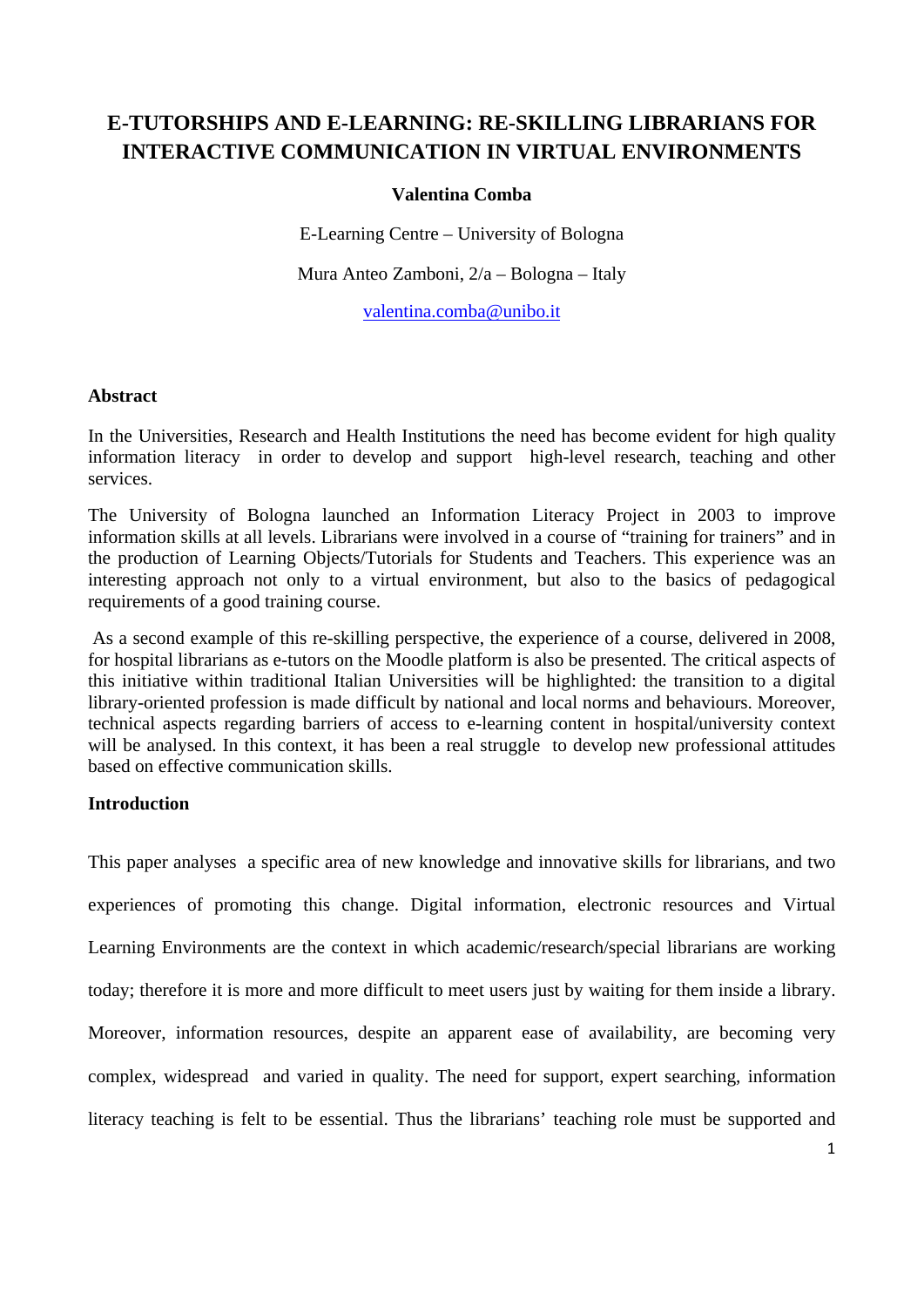enhanced. In many countries, and in a variety of contexts, learning information literacy has been developed within a Virtual Learning Environment with the use of e-learning platforms or/and wikis, blogs and other features of Web 2.0.. But to perform effective teaching it is not sufficient to have technical knowledge of these instruments: a pedagogical background and a training as trainers have proved to be essential.

Many similar experiences have been undertaken over the past years. The path followed in our case studies takes in account other countries' experiences; besides successes and improvements, critical aspects and difficulties are also presented. It may be that these difficulties would not be peculiarly Italian, and therefore a discussion of these circumstances can suggest innovative solutions.

## **E-Learning and libraries**

Since the end of the nineties, a large number of articles and books have shown the interesting connections between e-learning and the role of libraries. On one hand, the focus has been on the role of libraries and librarians' skills in the management of digital teaching objects, from metadata to repositories management; the most prominent aspect of this area has been the role of libraries in embedding electronic resources in the Learning Objects<sup>1</sup>. On the other hand, librarians started to use distance learning with broadcasting and TV ², and later, e-learning, to teach information literacy and other subjects to library users.

One of the first international meetings devoted to this aspect was "e-Learning for Management and Marketing in Libraries"<sup>3</sup> held in Geneva in 2003. In its keynote speech, Professor John Ellison pointed out the critical aspects for a teacher providing distance learning: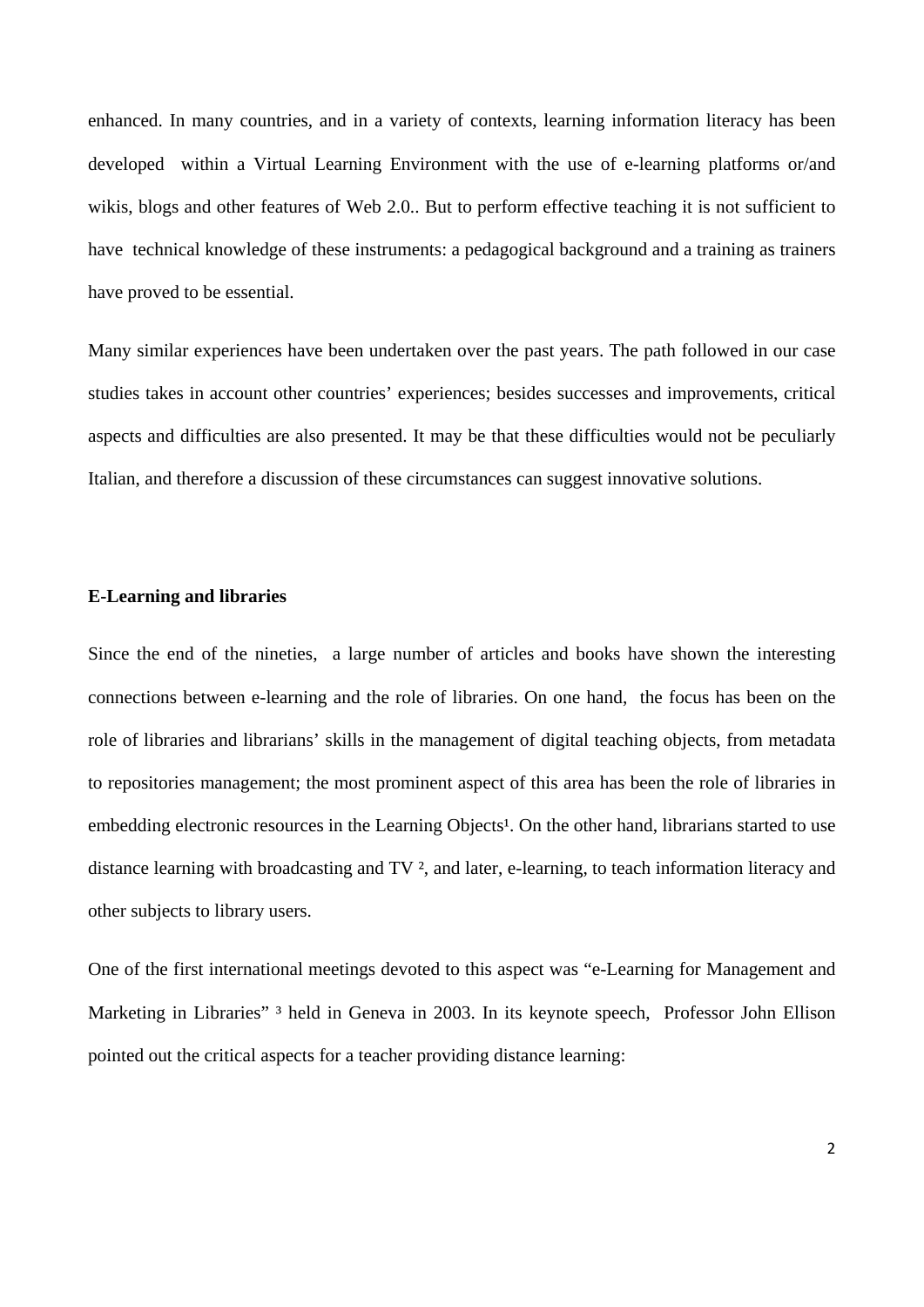"*Is is strongly recommended that professors gain experience by developing and teaching Distance Learning courses before attempting to develop a complete degree program. Time is such a critical factor when developing Distance Learning courses that the thought of committing to a complete degree program initially without first experiencing the hours and energy required to develop and teach one course is overwhelming. Any professor can conceptualize a complete library and information degree program on paper in a matter of minutes. But it is something else to be able to offer and deliver such a program with any degree of success without first experiencing the time and energy required to teach Distance Learning courses*." 4

 Other contributions, within the same Satellite Meeting highlighted social and technical problems(5) though distance learning and videos were the prevailing learning materials reported.

The Oslo Sixth World Conference on Continuing Professional Development and Workplace Learning for the Library and Information Professions presented many contributions that highlight the importance of e-learning in the profession, and in particular for the Information Literacy courses delivery (6).

More recently, the IFLA Education and Training Section promoted the E-Learning Discussion Group, which held sessions at the WLIC in Durban and Quebec. In those sessions many experiences were presented about this subject.

## **Developing teaching roles**

There has been a growing awareness of e-learning as a powerful tool for improving information literacy teaching and, in general, communication with users. Mei-Yu Wang and Ming-Jiu Hwang,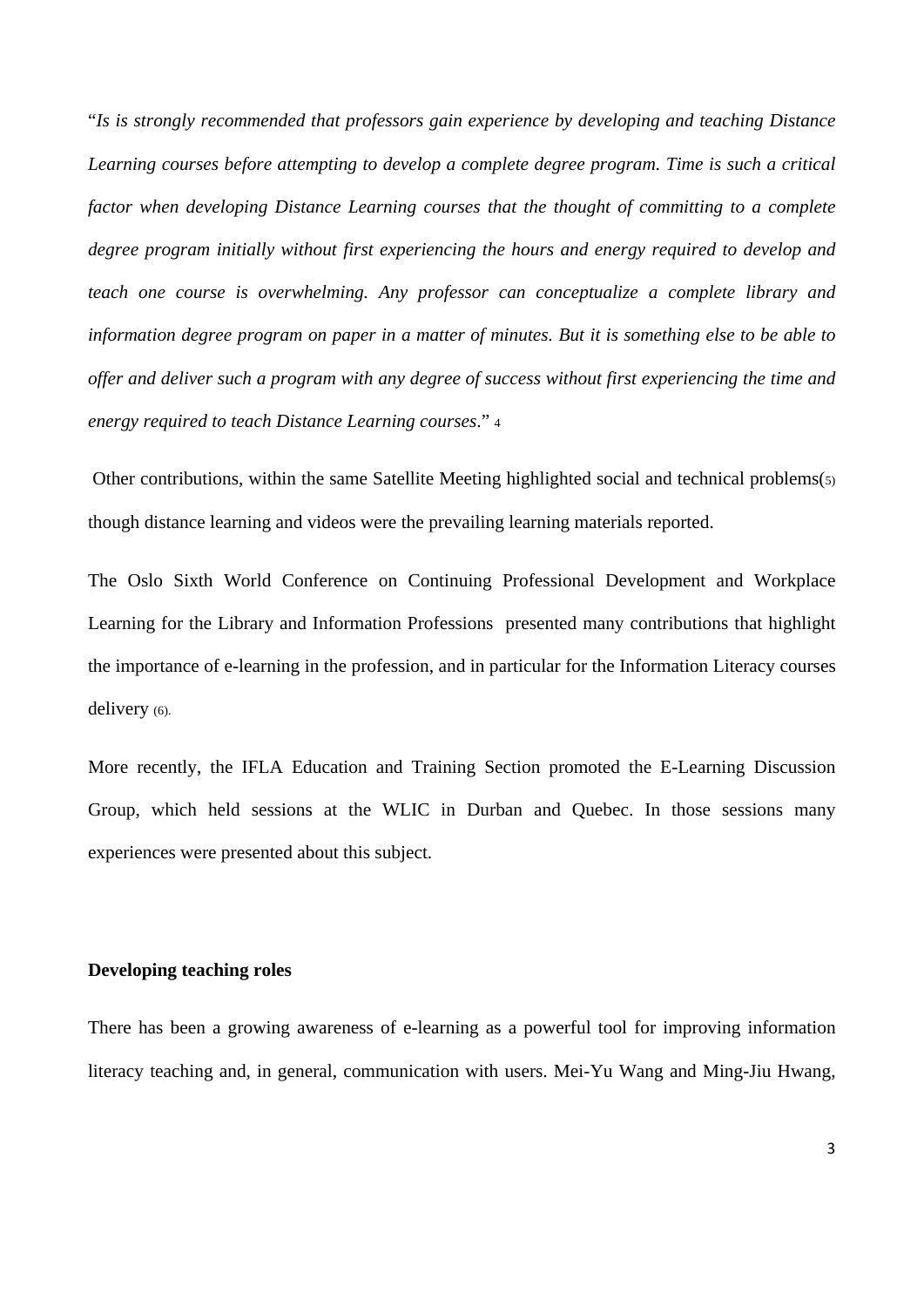in their paper about "the e-learning library" $\sigma$  refer the most important learning styles and theories, with particular emphasis on behaviourism and constructivism:

*"Meanwhile, since maturing Internet technologies are capable of providing an unparalleled technological foundation for designing innovative interactions that are highly engaging, communicative and participative, to formally render models of discourse into cognitive tools supporting effective educational dialogue (...). These approaches are also addressing the need for the e-learning library to implement theoretically founded interaction models and designs that incorporate learning theories."*(8)

Therefore librarians have begun to understand not only the need to manage e-learning platforms and produce learning objects for users self-instruction, but also to explore the basics of pedagogy and teaching skills.

A recent and interesting American survey "Trends in E-Learning for Library Staff"(9) show how elearning is perceived by library staff in US.

Moreover, the involvement in e-learning is one of the highest perceived professional skills in the JISC Attitudinal survey, an annual survey conducted on behalf of JISC by the JISC Monitoring Unit at the University of Kent. It "*shows that senior academic librarians believe that managing and promoting e-resources and e-content will be their main challenges over the next few years*" (10)

In the key findings/foreword, it is said:

*"Head/senior learning and librarian staff from UK institutions feel best informed about e-Learning/VLEs and subjects relating to the library and content management and storage, and least informed about network capabilities, e-Research/e-Science and Green computing/ICT.*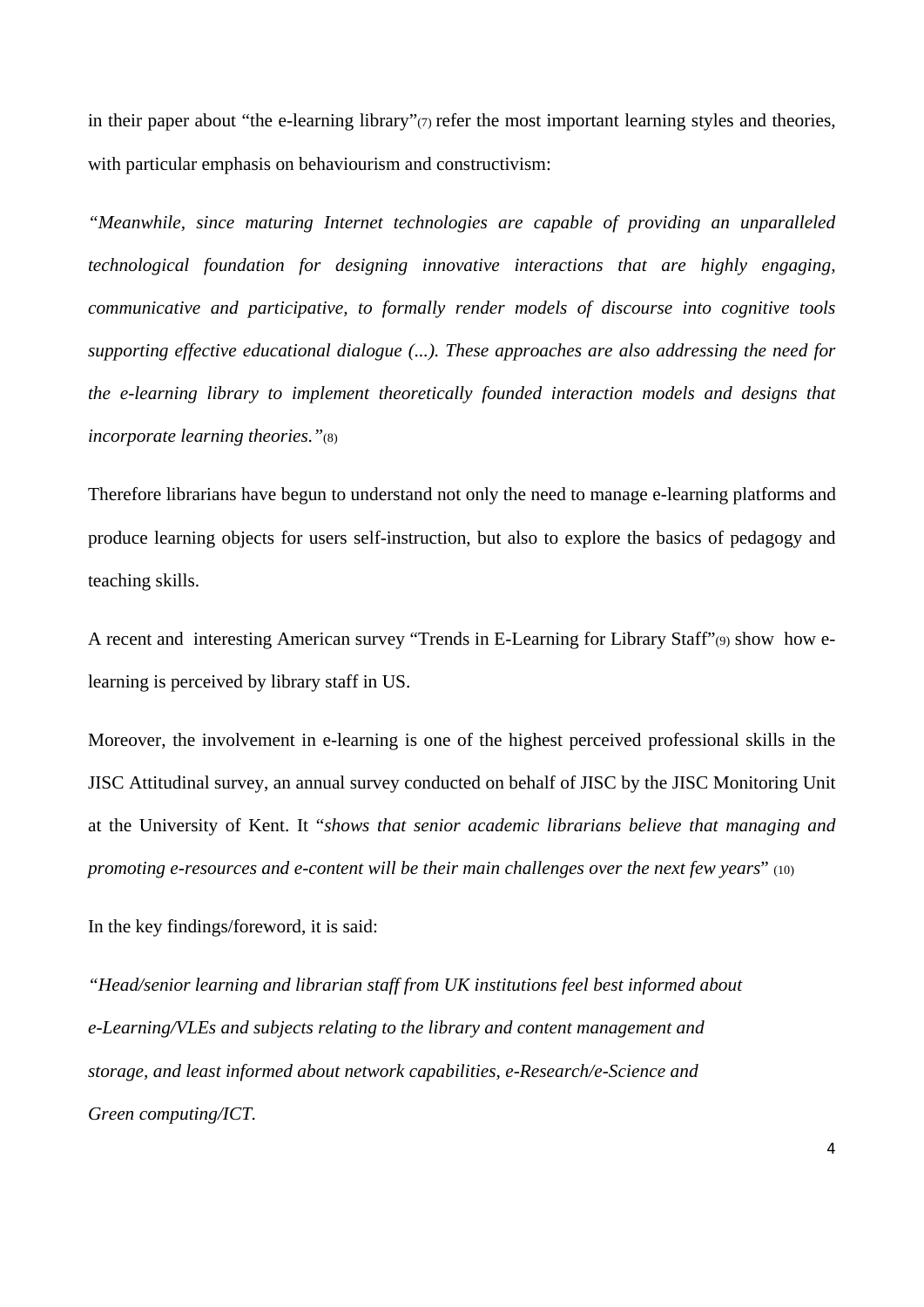*The highest awareness of JISC funded activity is in the areas of access management and e-Learning/VLEs.* 

*Since 2007, there have been significant increases in the proportions of institutions aware of JISC funding activity in access management ,open access and social software/Web 2.0. "* (11)

Therefore it is because this growing awareness in the field that we thought that it would be of interest present the experiences that we have led in these years.

#### **The Bologna University experience**

In 2001 the University of Bologna started a large Digital Library Project ("AlmaDL"); in the second phase of the Project, it was proposed to use part of the budget to develop two related sub-projects: one aimed to develop a digital reference service and the other on information literacy teaching. These proposals were inspired by a report that defined the scenario, the social aspects and the new leading roles of librarians in the digital library era: Wendy Pradt Lougee: Diffuse libraries: emergent roles for research libraries in the digital age (12).

About Information Literacy she says:

*"What has changed in the learning environment? (...) First, technologies emerged that enabled distance-independent, asynchronous venues for instruction. These technologies were adopted not only for use in distance education programs but also for more generalized applications on campus. The second phenomenon was the growing pressure to rethink the academy's approaches to teaching and learning, particularly with respect to the undergraduate community. These two forces have created a volatile environment, but one that offers tremendous opportunities for libraries.(...)*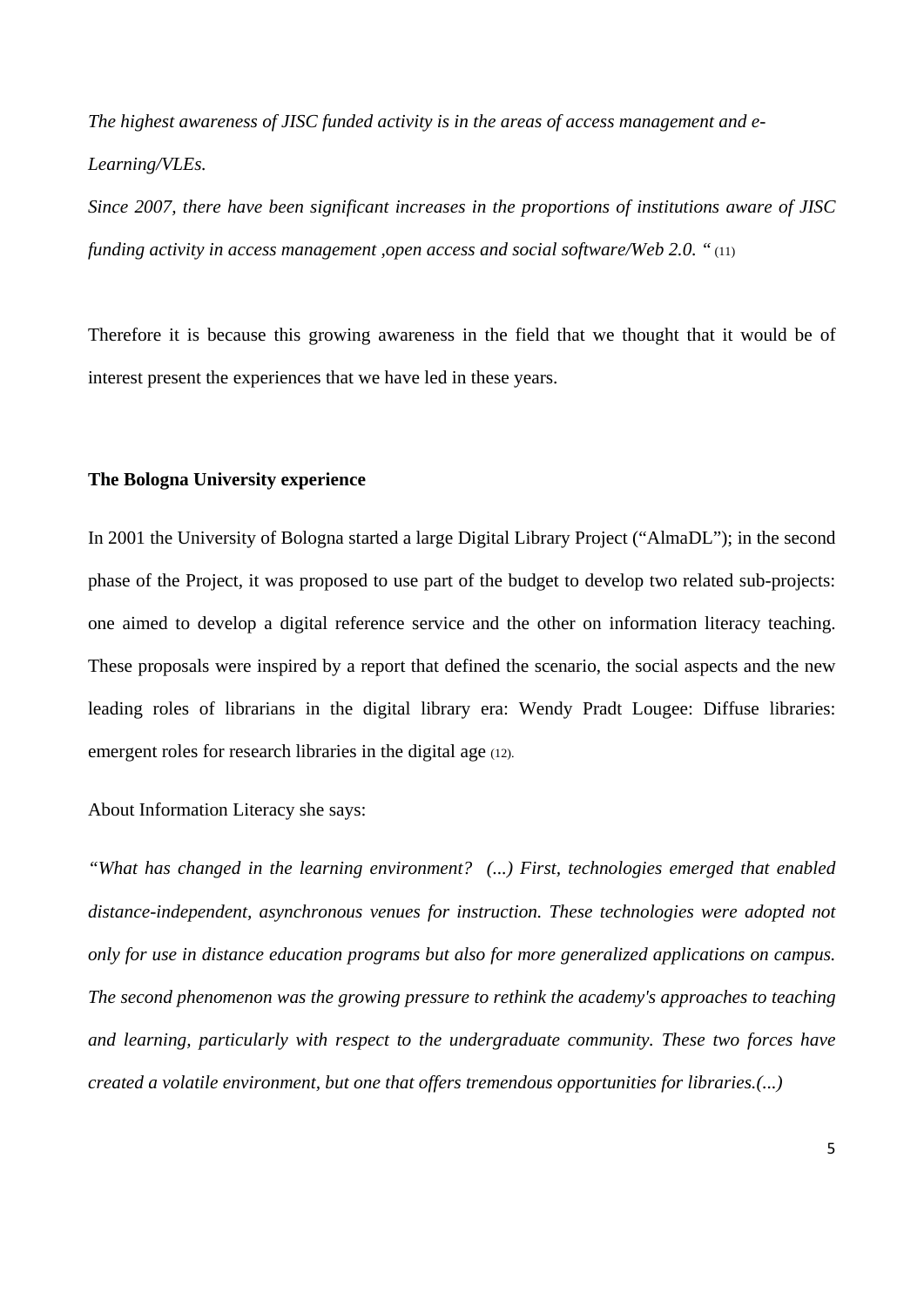*How do these changing values and priorities in the educational experience affect the library and its roles in support of teaching and learning? Do traditional approaches of bibliographic instruction still resonate? While information sources and methods for finding information are still a useful component of library instruction, a broader construct of information literacy has emerged as a framework for effective information inquiry. This framework can provide a repertoire of essential skills that support students in new learning contexts.* 

*What skills are necessary for information inquiry in the digital age? Is it possible to separate content skills from the tools that facilitate access? Has the basic function of inquiry changed as new analytic capabilities become available? A number of perspectives have been brought to bear in understanding these new dimensions of learning and associated skills.*" (13)

The information literacy teaching sub-project funded two important initiatives.

The first was a Course "Training for trainers": this course, held by a Consultant (who had a curriculum in pedagogy and in psychology, and expert trainer) involved 64 librarians (out of 307 employed at the University of Bologna 2003), for 40 hours (the course was repeated five times); a follow-up, after one year, reviewed the results in practice. The content of the course included:

- Basics of the communication theory
- Listening and communication techniques
- Learning styles and strategies
- Basics of teaching: course planning and management
- Learning and the group: learning agreement; expectation and motivation; question management; dealing with conflicts; group dynamics.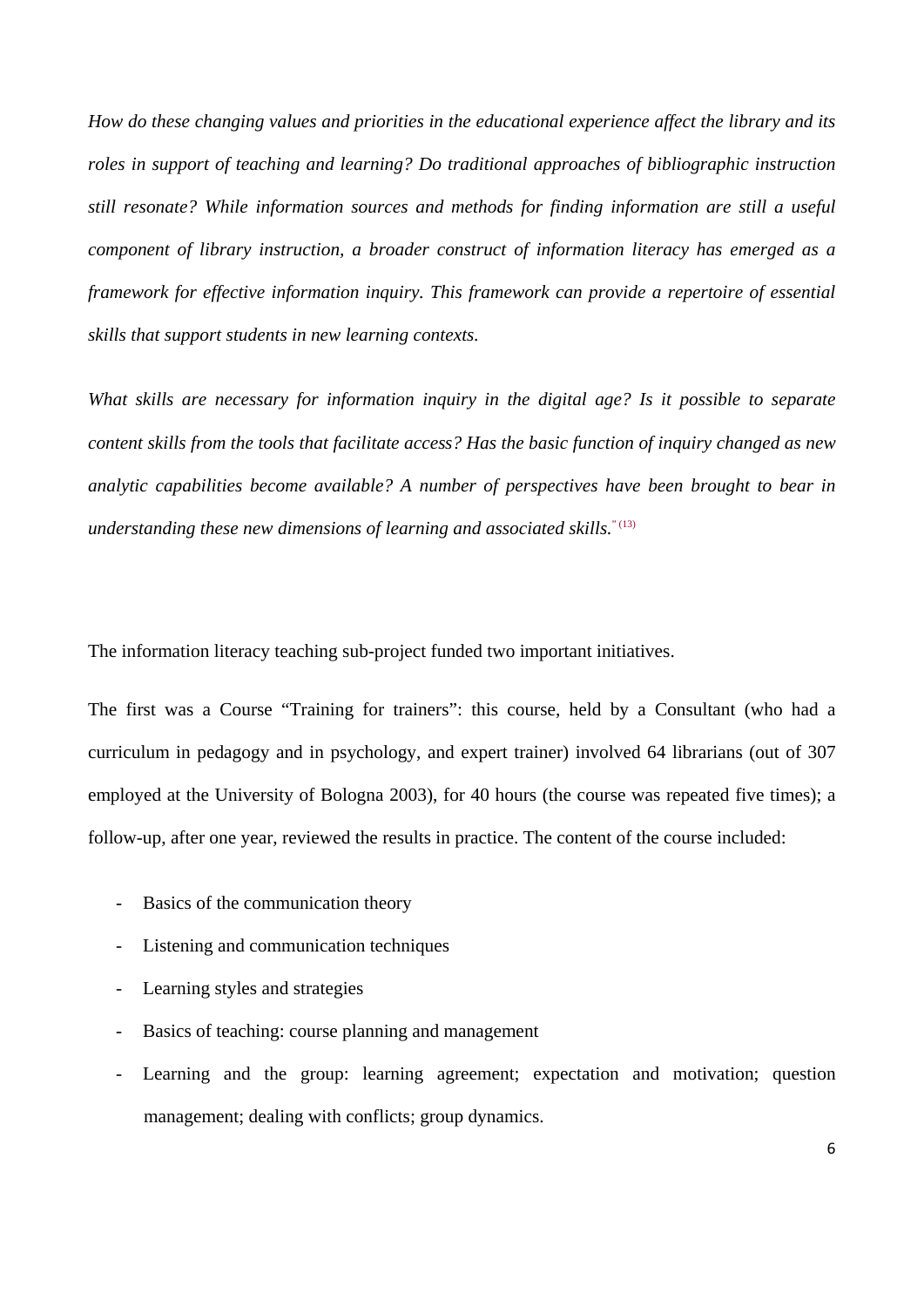The training also included project work and a real course taught by participants to the Teacher/Consultant.

The report based on the questionnaire at the end of the course shows the following results:

- 59,52% of participants agree on the high coherence of course objectives and content
- 52,38% of participants consider the course useful
- 38,10% of participants consider the content difficult to implement at University level.

The follow-up seminar reviewed the initiatives developed after the course. Most librarians reported frustration, after a strong expectation of success and reward by the Academic bodies and the students. Nearly all participants agreed on the fact that the students were not attracted by attending a course without credit "rewards"; but the only person entitled to assign credits in the current regulations of the Italian University is the Professor or Teacher of an official course. Therefore an agreement with a Professor to assign credits to the attending students had to be made This path has been followed in recent years with good results.

 The second initiative has been the production of learning objects for basic information literacy (CIL modules) that can be attended by users in two forms: 1) in self instruction mode (14) or on the ATutor e-learning platform (15). These two modes allow librarians to use the tutorials inside their information literacy programs or to recommend students to read and follow the modules before starting their research. There is also an English version of the tutorial for the foreign students (16).

A short course was offered to encourage librarians to use the ATutor platform. But, in this context, the priority was to develop as many face-to-face courses as possible, so as to promote the use of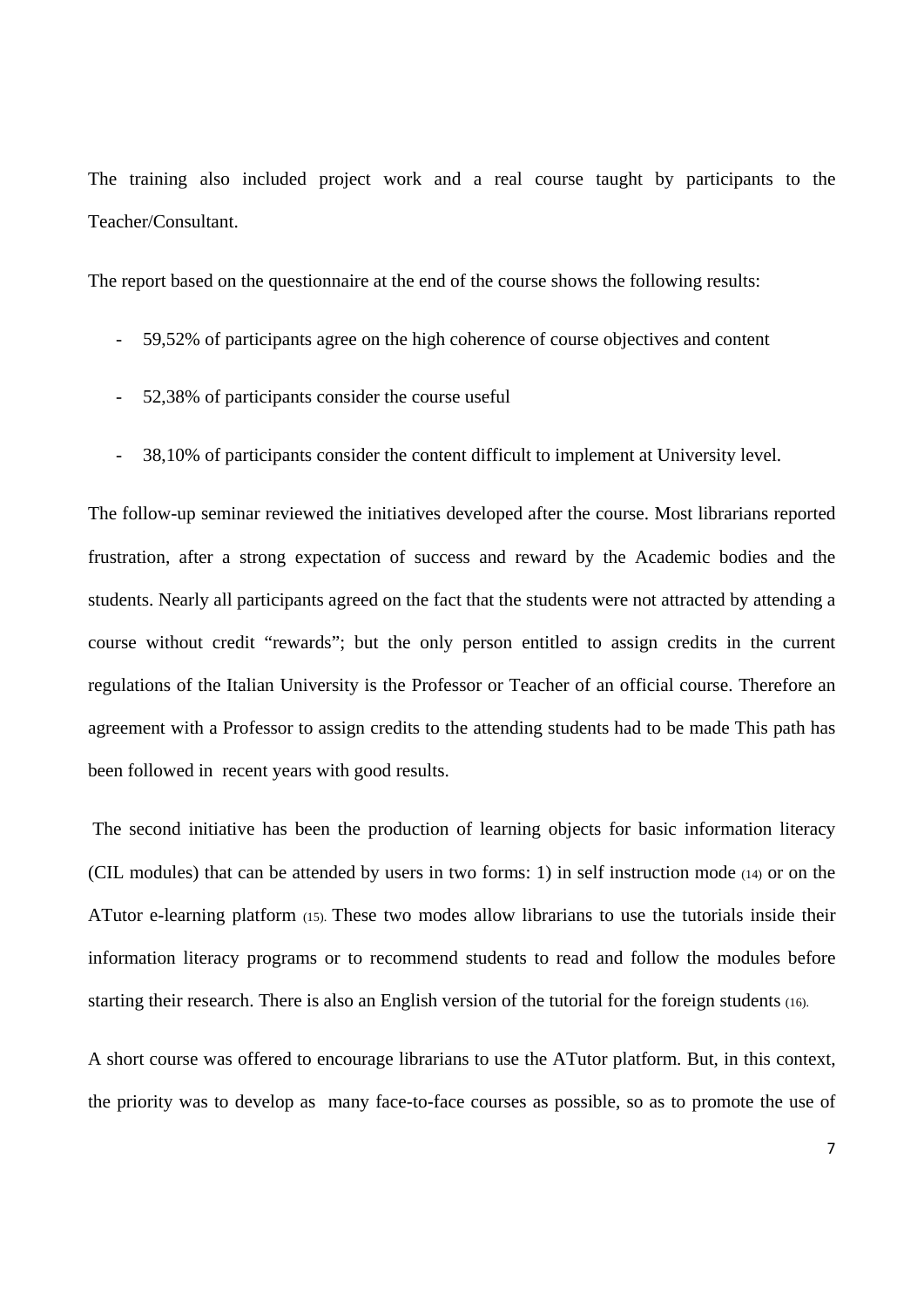electronic resources and complex searches. This choice is due to the wide variety of disciplinary content taught; subject librarians and database experts may propose seminars on different subjects or approach and freely refer to the basic methodology or searching offered by the three online tutorials.

Presently, the University of Bologna Libraries/ Information Literacy website lists more than forty courses and seminars addressed to students and special user groups (17). In many cases a professor sponsors the courses/seminars, and assigns credits to the successful students.

In short term the tutorials will be moved into the Moodle platform, managed by the University of Bologna E-Learning Centre; this change will give the librarians the opportunity for a re-training course about the more complex e-learning environment. We hope that the course will give us the chance for a re-appraisal of the librarians experience.

In general, librarians appreciated the "Training for trainers" initiative; they saw the opportunity not only renovate the old style "guide for library users" but also to enhance the utilization of electronic resources. Re-skilling has been felt as personally rewarding, but not sufficiently recognized by the Faculties; in fact in Italian Universities there are impassable barriers between "Teachers" and "Non Teachers", and any attempt by librarians to train users may be seen as menacing Professors privileges.

#### **The Information Literacy for Biomedicine e-tutors course.**

This course developed in a different context but was inspired by the same aims and objectives as the University of Bologna experience.

In 2004 the Emilia Romagna Region/ Health Authority financed a Regional Project called "ILB: Information Literacy in campo biomedico". The main objectives of this Project were: 1) survey the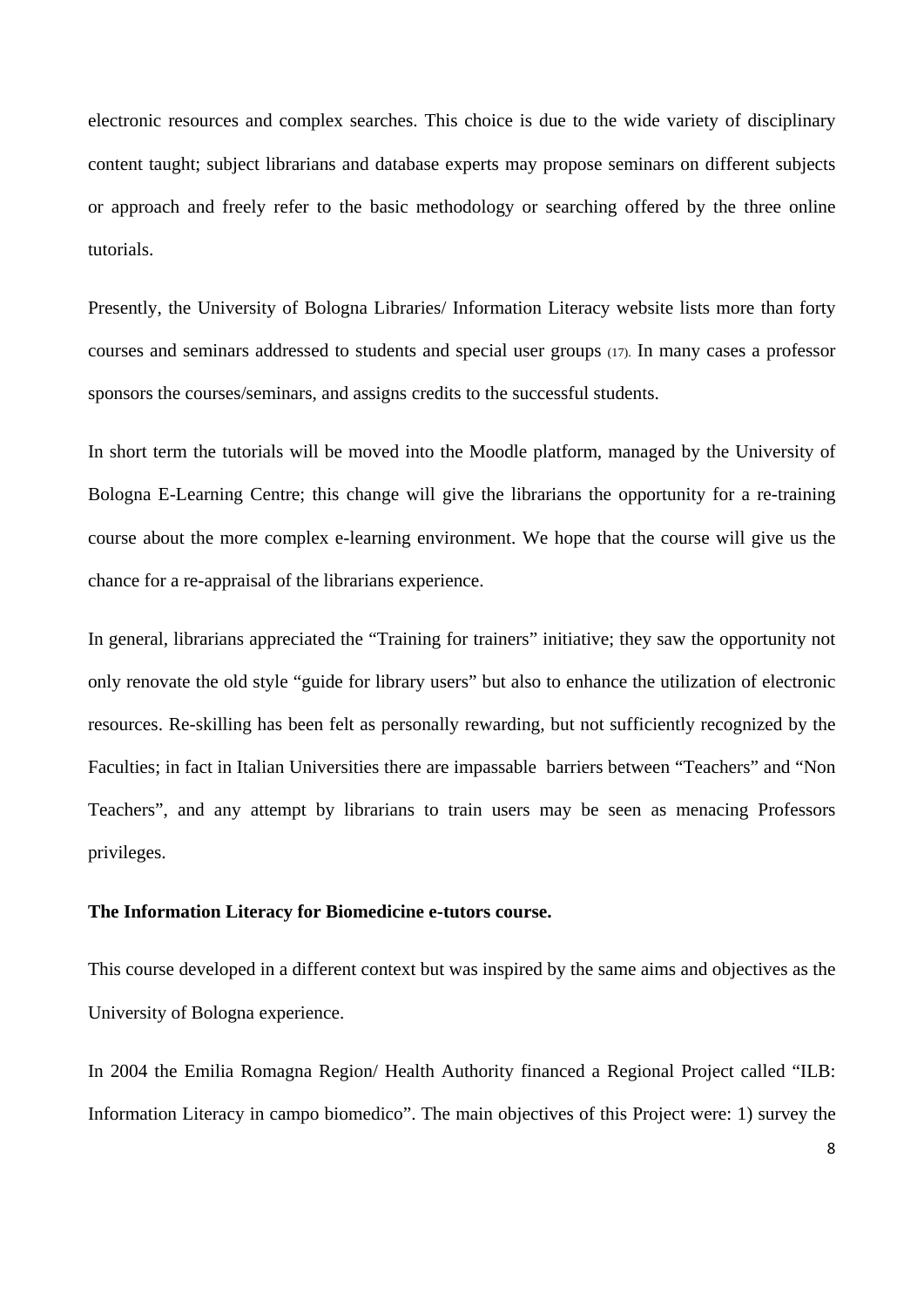perceived gaps in the Medical Doctors information searching skills 2) identify the most essentials sources, databases and search engines for the Hospital Medical Personnel among the ones available in the Regional Hospitals 3) produce and deliver a blended learning course, taught by hospital librarians, to fill these gaps and expand Hospital Medical Personnel information skills.

The third objective created an unique opportunity to develop a course for the hospital librarians about their new role of e-tutors.

In this case it is reductive to describe the aim of the course as supplying librarians with the general information about the e-learning platform. The content of the course, held in the Spring 2008, included:

- Overview of new roles for hospital librarians as trainers in virtual learning environments
- Basics about learning agreement, course planning and management
- Overview and practice of some Moodle collaborative tools: forum, calendar, homework; overview of the reports tools and other useful features
- Learning Objects content evaluation
- Case studies exercises (i.e. examples of search paths for medical subject questions; Medical Doctors skills assessment).

Most of the participants (23 hospital librarians) have had experience as trainers for hospital staff (medical doctors, specialists, nurses and other health staff), especially in the areas of evidencebased medicine, evidence-based nursing; they normally teach more than three courses a year and spend quite a large part of their time performing expert searches (i.e. systematic review's online searches). Therefore the learning objects were perceived as a tool (nota) to present basic concepts to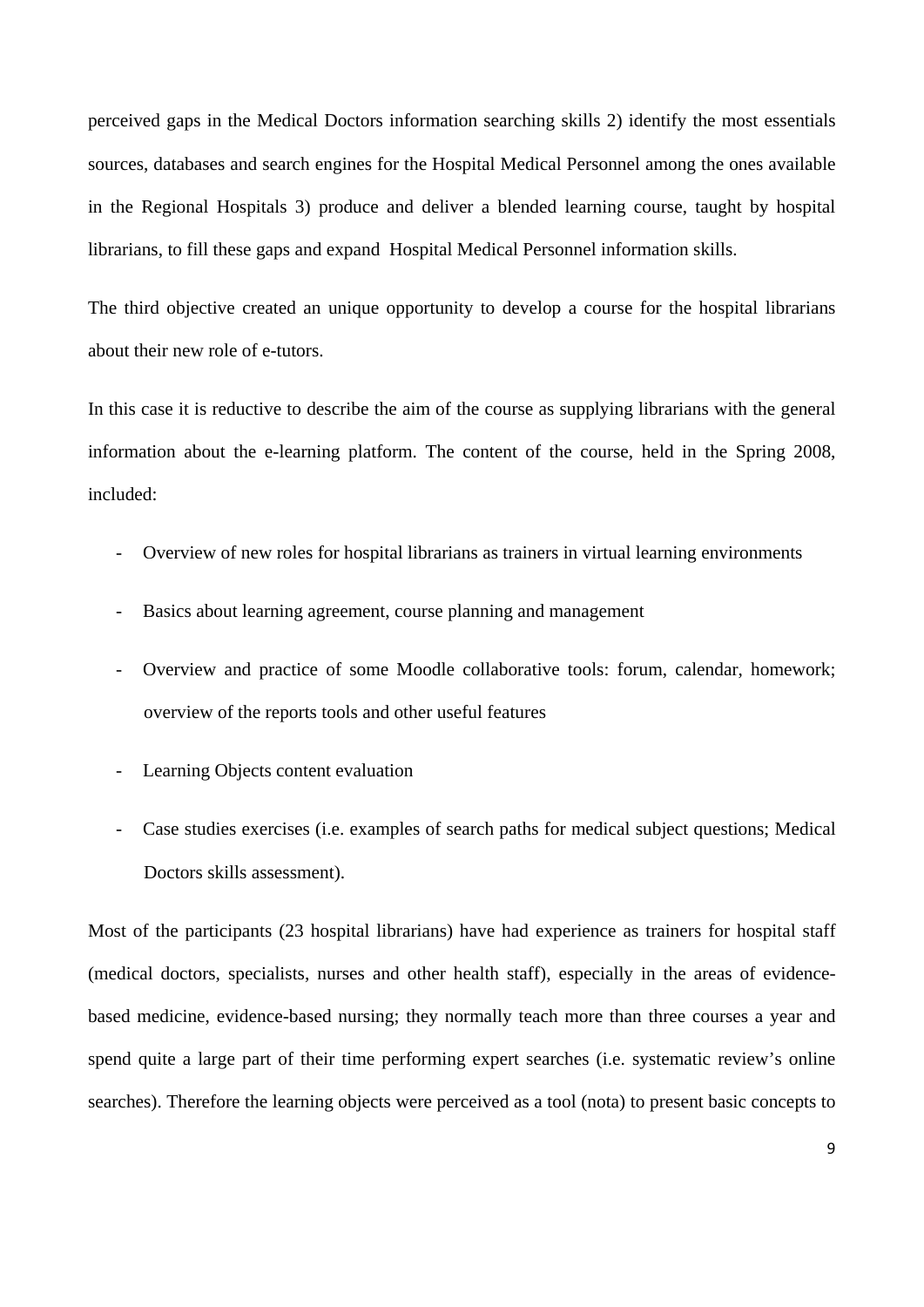their trainees and a mean of earning individual time and space for single questions (which it is not always easy in a classroom).

As an introduction, a overall analysis of the medical librarian's new roles was presented. Particular reference was made to the Medical Library Association US (MLA) descriptions of professional requirements;

"*Teaching ways to access, organize, and use information to solve problems is an essential and everwidening responsibility of the health sciences librarian. Effective instruction entails not only knowledge of the structure and content of specific courses and technology but also an understanding of and expertise in* 

- *learning theory and cognitive psychology,*
- *curriculum and instructional development,*
- *instructional systems design,*
- *educational needs assessment and analysis,*
- *learning style appraisal,*
- *instructional methodologies, and*
- *evaluation of learning outcomes."* (18)

The course was organized in two face-to-face sessions (each of 5 hours) and almost 10 hours of online homework; a questionnaire and assignments were distributed and the work of each participant monitored.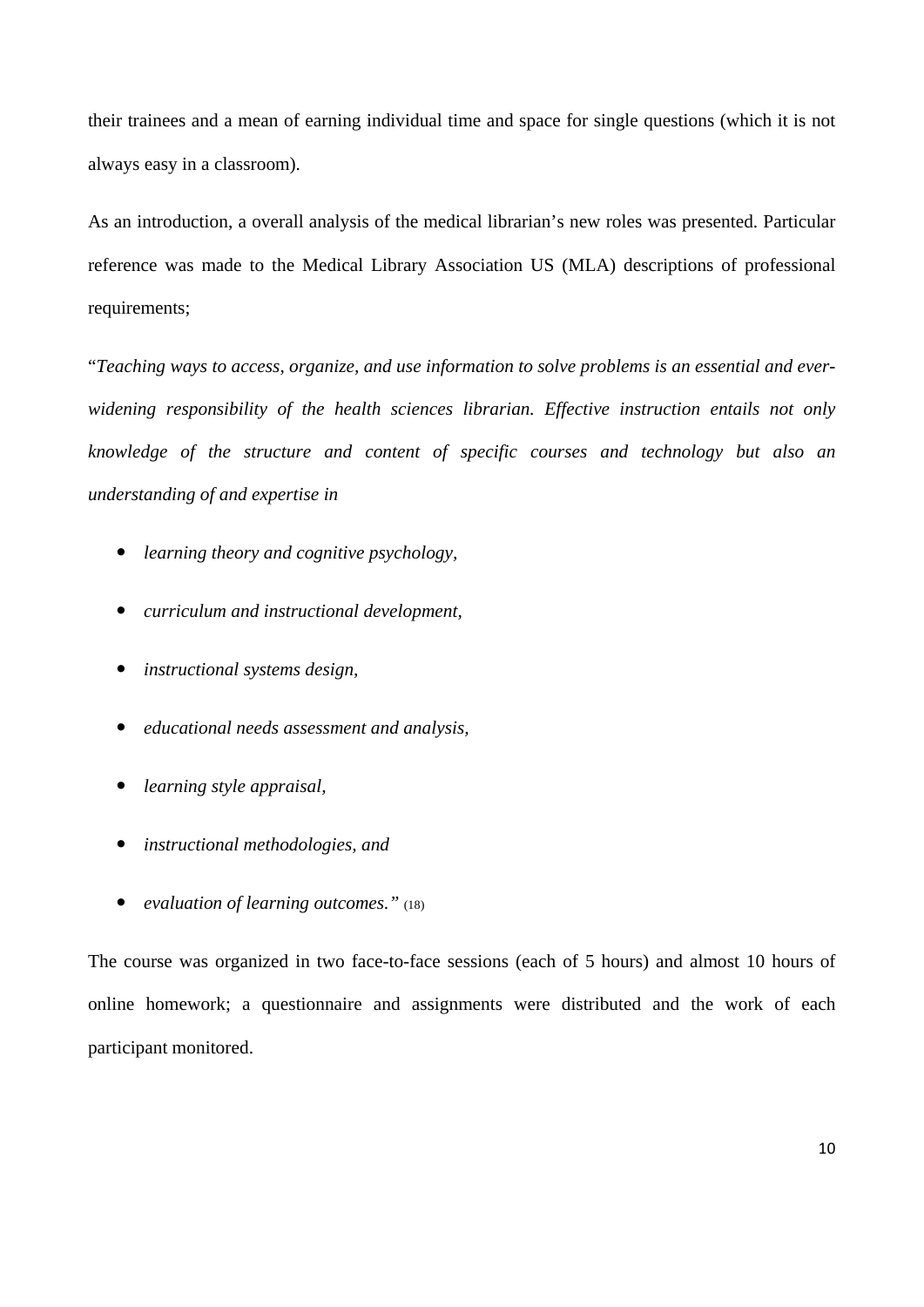It was the first time that they worked in a Virtual Learning Environment, and the course itself, delivered through the Moodle platform, led them to consider the advantages and the problems of being "virtual trainees". From this point of view, more time was spent letting them explore and test the Moodle platform tools and features than assessing their ability to support a user in performing a good search i.e. in EMBASE.

As a matter of fact, the course was quite successful from the point of view of the teacher/participants interaction and the case studies; but some technical problems occurred involving platform access by some participants located inside a Hospital or a Local Health Authority.

Access to the platform and to the learning objects were the main problems encountered. The Italian Hospitals information systems normally install powerful firewalls that protect health data and patients privacy; moreover personal computers are protected and cannot easily access external resources (i.e. e-learning platforms) nor use certain types of software. Therefore the hospital librarians had problems accessing the learning objects managed inside the Moodle platform of the Modena and Reggio University E-Learning Centre (CEA); some personal computers also had no audio on board and headsets were not provided.

Nevertheless, the short course was successfully completed, but hospital librarians asked for a refresher course in proximity with the delivery of the ILB e-learning course.

At the moment, the S. Maria Nuova Hospital - the main provider of the course – is still not able to deliver it, still because of technical problems (the Flash® version installed by the Hospital is not the same of the VLE's version), but we are looking forward to delivering it in alternative locations to overcome the firewall/technical protections problems.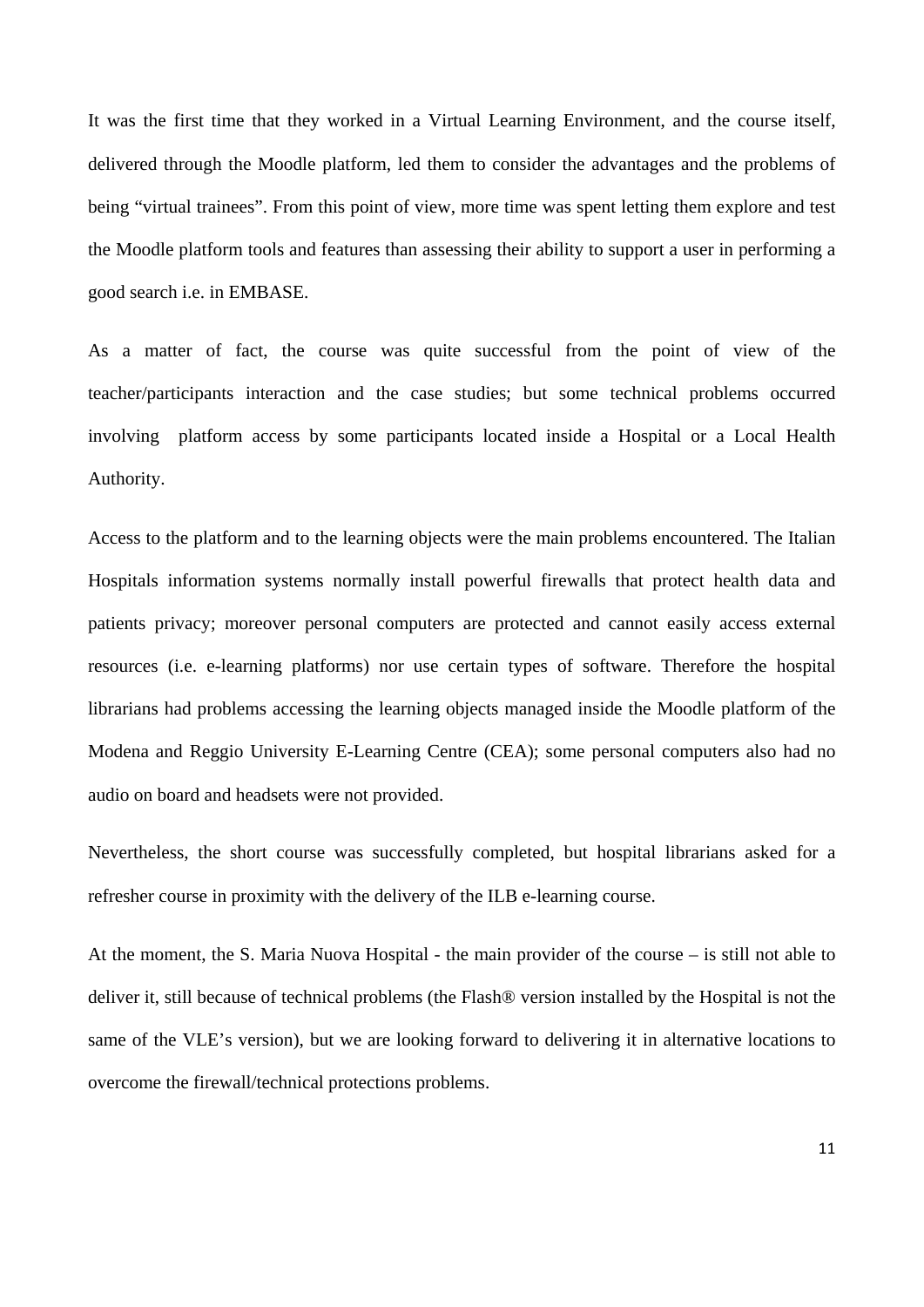## **Lessons learned**

In the different environments described, a great openness of mind and a true wish to learn new skills were found among librarians. The professionals' overall age was over thirty, but in general everybody was ready to learn new skills.

The main factors delaying the full development of information literacy programs and e-tutorship are the following:

- regulations and social conditions that prevent Universities and other Institutions to allow librarians to deliver officially recognized training courses
- stereotypes and staff organization trends that prevent librarians from dedicating themselves to teaching and training courses

The technical aspects discussed in relation to the hospitals are problems for all e-learning courses, so cannot be considered as an obstacle for these particular objectives.

# **Conclusions**

In these experiences we learnt the importance of pedagogical/methodological issues coupled with technological innovation – i.e. e-learning platforms. The need is clear for awareness of the difference between face-to-face and online communication: thus the clear statement of objectives, the learning path and the learning agreements are essential elements to establish the relationship with trainees.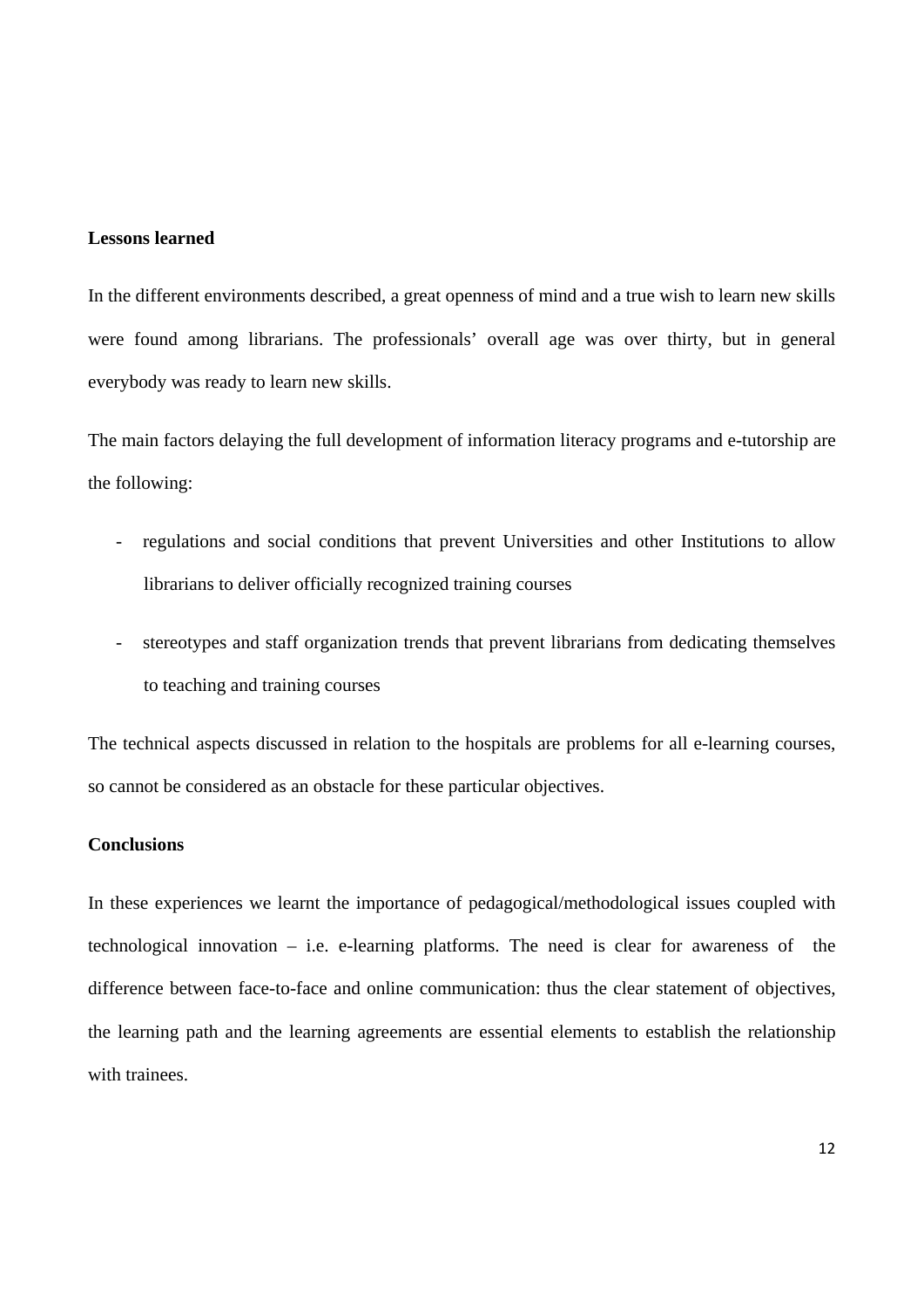Re-skilling librarians in the roles of e-tutors therefore does not imply only learning to be at ease in a

Virtual Learning Environment but also assume the role and tasks of a mindful teacher.

# **Acknowledgements**

Thanks to Alina Renditiso and Laura Bertazzoni for helping me to recollect data about the "Traning

for trainers" course. I am also very grateful to Maureen Lister for revising and editing my English

text.

# **References and notes**

- 1. OCLC E-Learning Task Force (October 2003). Libraries and the Enhancement of E-Learning.[PDF document]. URL<http://www5.oclc.org/downloads/community/elearning.pdf>Accessed 31/1/2009
- 2. «*Leadership Roles for Librarians in the New Learning and Information Environments* » MLA Satellite Seminar. Seattle, 1997. In this Seminar I heard for the first time to speak about TV and computer use for distance learning.
- 3. E-Learning for Management and Marketing in Libraries=e-Formation pour le marketing et le management des bibliothèques. Paper presented at the IFLA Satellite Meeting, Section Management & Marketing, Management &Marketing Section, Geneva, Switzerland, July 28-30, 2003
- 4. Ellison, J. W. Critical issues related to Internet teaching. Ibid. p.19
- 5. Diarra, M. La formation à distance dans un context sud-sud: défis et enjeux. Ibid. pp99-114
- 6. Continuing Professional Development Preparing for new roles in libraries: a voyage of discovery. Sixth World Conference on Continuing Professional Development and Workplace Learning for the Library and Information Professions [IFLA] – Muchen: Saur, 2005
- 7. Wang, M.Y & Hwang, M.J. The e-learning library: only a warehouse of learning resources ? *The Electronic Library* 2004, **22**, (5), 408-415
- 8. Ibid. p.412
- 9. Trends in E-Learning for Library Staff: a summary of research findings. Report. [PDF Document] URL <webjunction.org/learningcenter> Accessed 22/1/2009